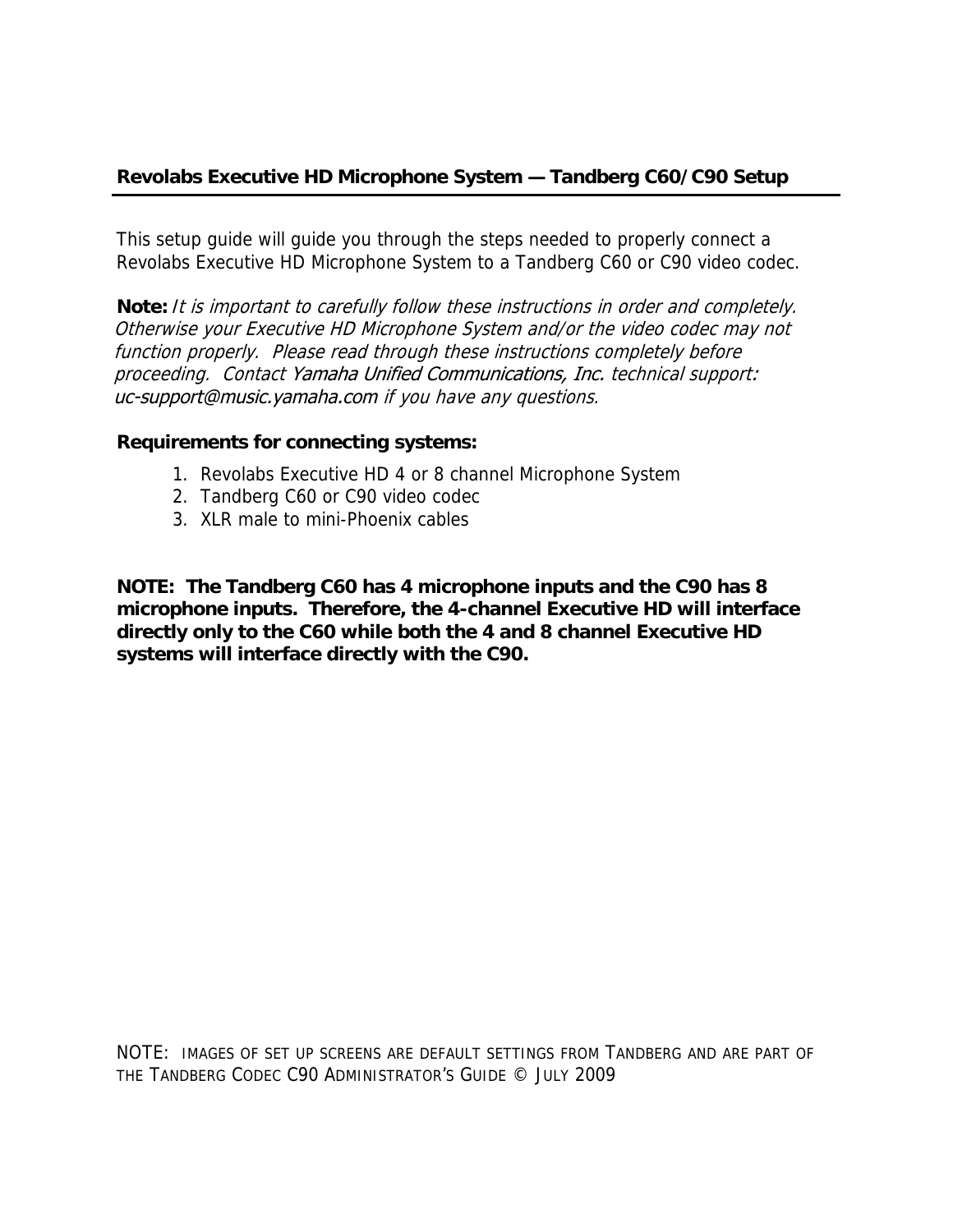## **Connecting the Cables**

- 1. Connect the first mini Phoenix XLR audio cable between the Executive HD OUT 1 port and the "MIC 1" port on the Tandberg C60/C90.
- 2. Continue connecting mini Phoenix to XLR cables between the Executive HD and Tandberg codec as needed (8-channel Executive HD and C90 codec shown)

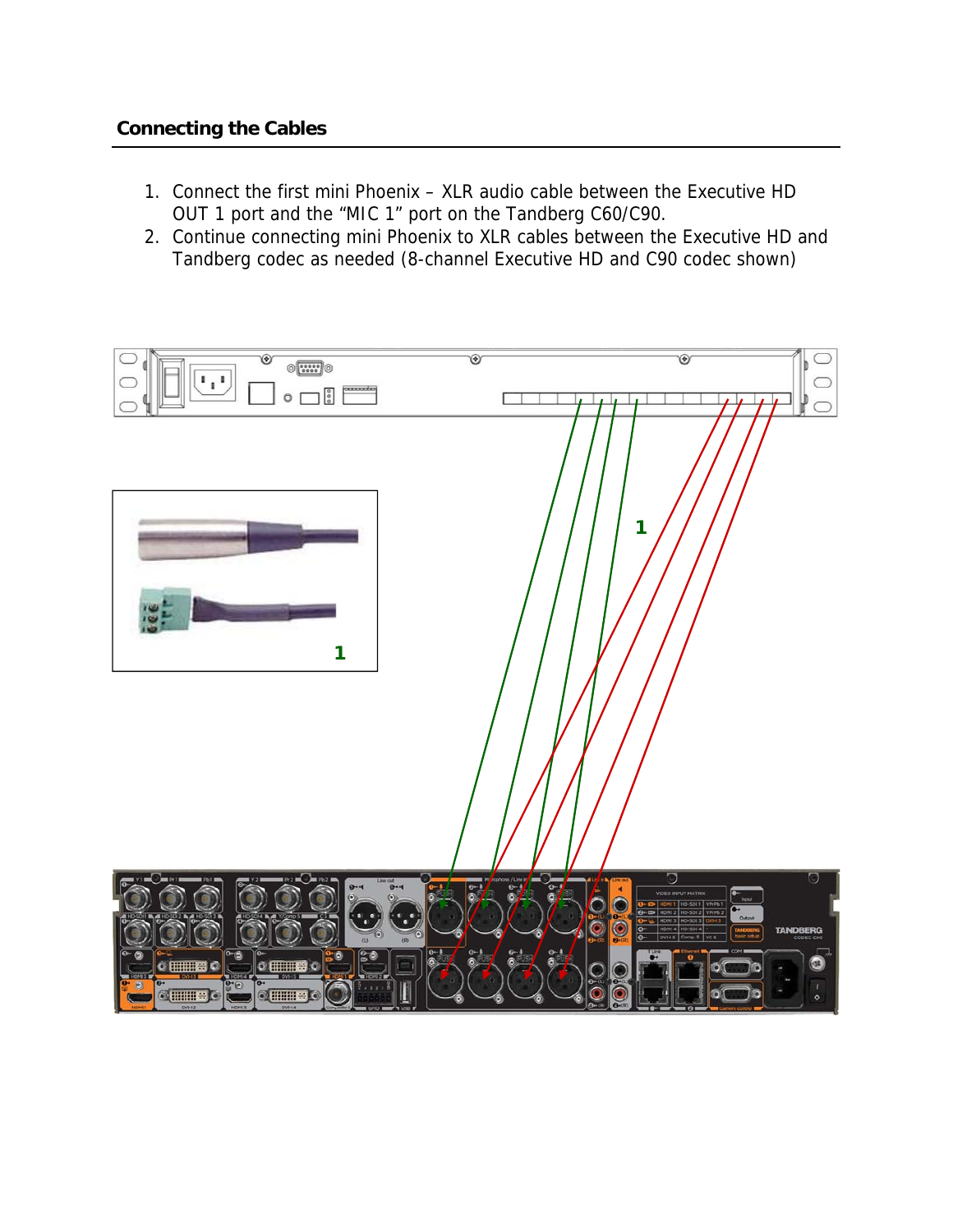## **Configuring the Tandberg C60/C90 Video Codec**



| 1. Select SETTINGS |
|--------------------|
|                    |

|                          | <b>SETTINGS</b> |
|--------------------------|-----------------|
| Layout                   |                 |
| Main source: Camera      |                 |
| Call settings            |                 |
| Language: English        |                 |
| Date and time            |                 |
| Sounds and alerts        |                 |
| <b>Wallpaper: Custom</b> |                 |
| System information       |                 |
| Advanced                 |                 |
| Restart                  |                 |

2. Select **ADVANCED**

|                          | <b>ADVANCED</b> |
|--------------------------|-----------------|
| Programmable softbuttons |                 |
| Audio input levels       |                 |
| IP settings              |                 |
| Advanced configuration   |                 |
| Change password          |                 |

3. Select **ADVANCED CONFIGURATION**